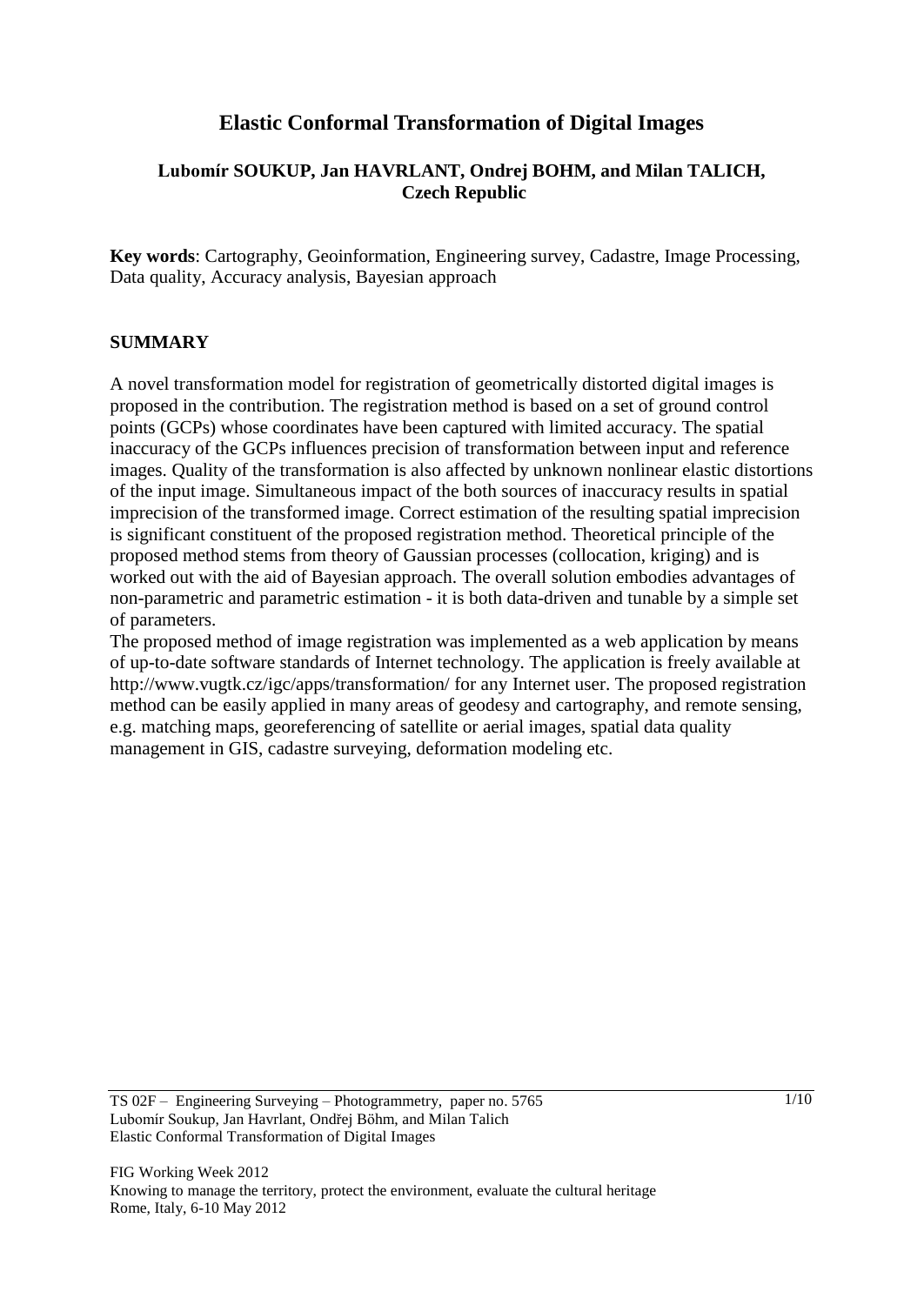# **Elastic Conformal Transformation of Digital Images**

# **Lubomír SOUKUP, Jan HAVRLANT, Ondrej BOHM, and Milan TALICH, Czech Republic**

# **1. INTRODUCTION**

Coordinate transformation is frequent task in geodesy and cartography, namely when a GIS is created or updated by a composition of digital images. Such digital images can originate from miscellaneous sources, e.g. aerial or satellite cameras, digitized analogue maps, infrared cameras, radar scenes etc. One important technique to compose different digital images is image registration. Application width of image registration spreads out widely over the branch of geodesy and cartography. It has been extended to a number of other branches, namely medical imaging, robot vision, microscopy, video and multimedia processing, deformation analysis etc. All the applications of image registration can be divided in two main classes: change detection and mosaicing. The both application areas are very promising today.

Comprehensive overview of the image registration methods offers [5]. Transformation models which have been mostly used in image registration are usually set up by parametric estimation. Typical example of such a parametric transformation model is affine, polynomial, perspective or spline transformation. These transformation models are easy to implement, but accuracy analysis of resulting registration can be misleading when the chosen transformation model is corrupted by some unknown irregular factors. This disadvantage can be dissolved by non-parametric estimation methods which are based rather on measured data than on some artificial presumptions as polynomial approximation. Usage of non-parametric methods is not so straightforward and therefore less popular. Furthermore, computational demands of nonparametric methods are higher. The proposed method of image registration has advantageous features of the both approaches. It is tunable by an explicit set of geometrical and statistical parameters. Simultaneously, it is also data-driven since the statistical parameters allow feasible matching of the transformation model to the measured data. The method stems from collocation method. Statistical properties of collocation (see [2]) are emphasized in this contribution. Bayesian approach [1] is applied to estimation of the statistical parameters.

# **2. PROBLEM FORMULATION**

#### **2.1 Required result**

Transformation procedure between two digital images has to be designed. The required transformation has to coincide approximately at some ground control points (GCPs). The coincidence has to be as tight as precise the ground control points are. The required transformation need not be strictly linear (i.e. slight elastic distortions are allowed), but has to be conformal. Spatial accuracy of any transformed point has to be estimated as well.

FIG Working Week 2012 Knowing to manage the territory, protect the environment, evaluate the cultural heritage Rome, Italy, 6-10 May 2012

TS 02F – Engineering Surveying – Photogrammetry, paper no. 5765 Lubomír Soukup, Jan Havrlant, Ondřej Böhm, and Milan Talich Elastic Conformal Transformation of Digital Images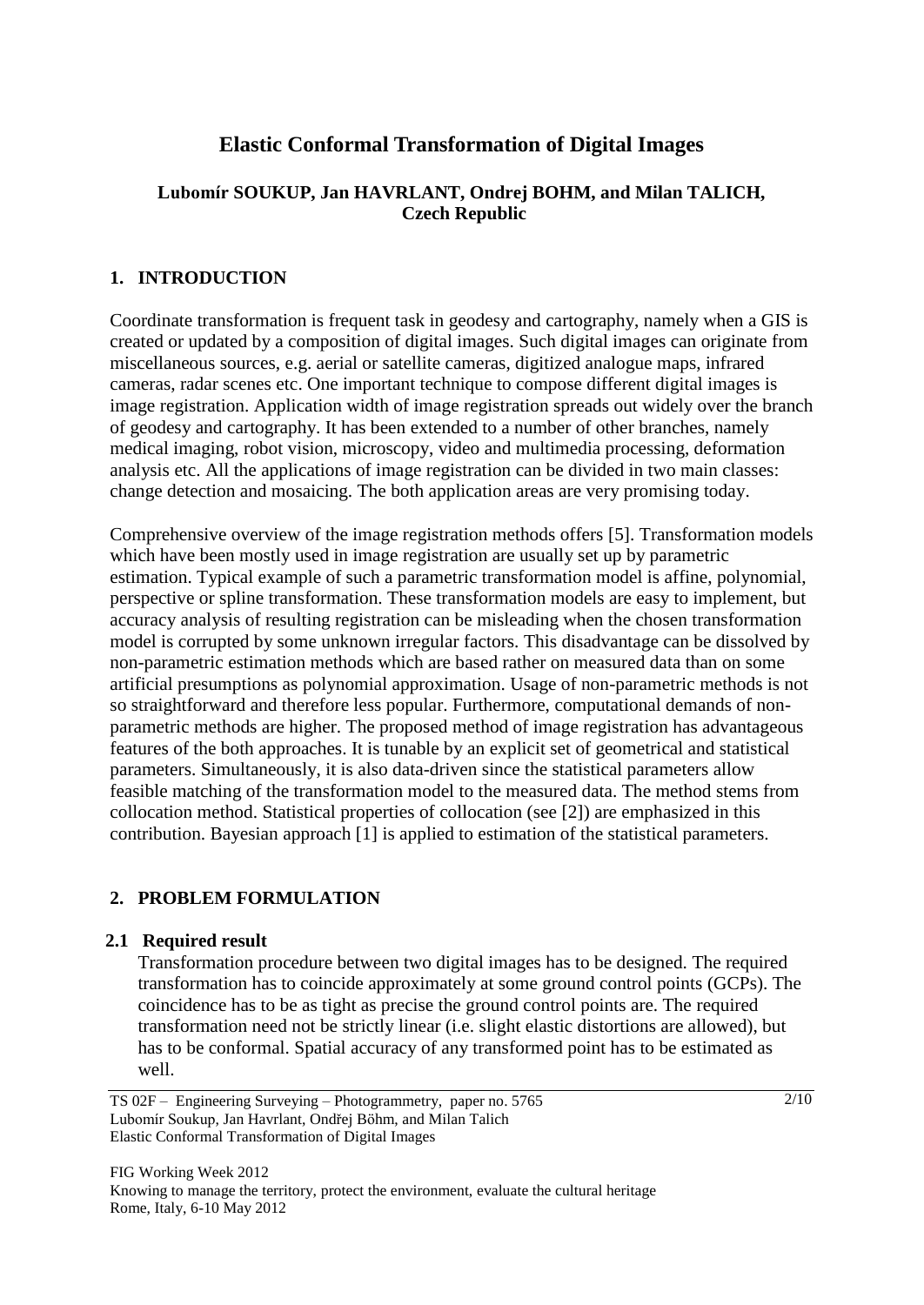#### **2.2 Given assumptions**

Both given images have their own coordinate systems. Coordinates of points in the input image are called *input coordinates*, coordinates of points in the reference image are called *reference coordinates*. A region of interest is given in the overlapping area of the given images. The required transformation can be expressed as mapping

$$
\mathbf{t}:\mathbb{R}^2\to\mathbb{R}^2:[x,y]\mapsto\mathbf{t}(x,y)=[X,Y],
$$

where

*x*, *y* ... input coordinates,

*X*, *Y* ... reference coordinates.

Approximate similarity transform holds between both coordinate systems in the given region of interest.

$$
\begin{bmatrix} X \\ Y \end{bmatrix} \approx \begin{bmatrix} p_1 \\ p_2 \end{bmatrix} + \begin{bmatrix} q_1 & , & -q_2 \\ q_2 & , & q_1 \end{bmatrix} \begin{bmatrix} x \\ y \end{bmatrix},
$$
(1.1)

where

 $p_1, p_2, q_1, q_2 \dots$  transformation coefficients.

## **2.3 Given quantities**

2.3.1 Coordinates of ground control points (GCPs)

- $x_j, y_j$  ... input coordinates of j-th GCP,  $j \in J$ ,
- $X_j, Y_j$  ... reference coordinates of j-th GCP,  $j \in J$ ,
- *J* ... an index set of GCP's identifiers, e.g.  $J = \{1, 2, ..., n\}$ ,  $n \in \mathbb{N}$ .

2.3.2 Accuracy of ground control points (GCPs)

 $\mu_{xy,j}$  ... standard deviation of input coordinates of *j*-th GCP,  $j \in J$ ,

 $X_{XY, j}$  ... standard deviation of reference coordinates of j-th GCP,  $j \in J$ ,

Normal distribution with rotationally symmetric probability density function is assumed about positions of GCPs in both coordinate systems.

TS 02F – Engineering Surveying – Photogrammetry, paper no. 5765 Lubomír Soukup, Jan Havrlant, Ondřej Böhm, and Milan Talich Elastic Conformal Transformation of Digital Images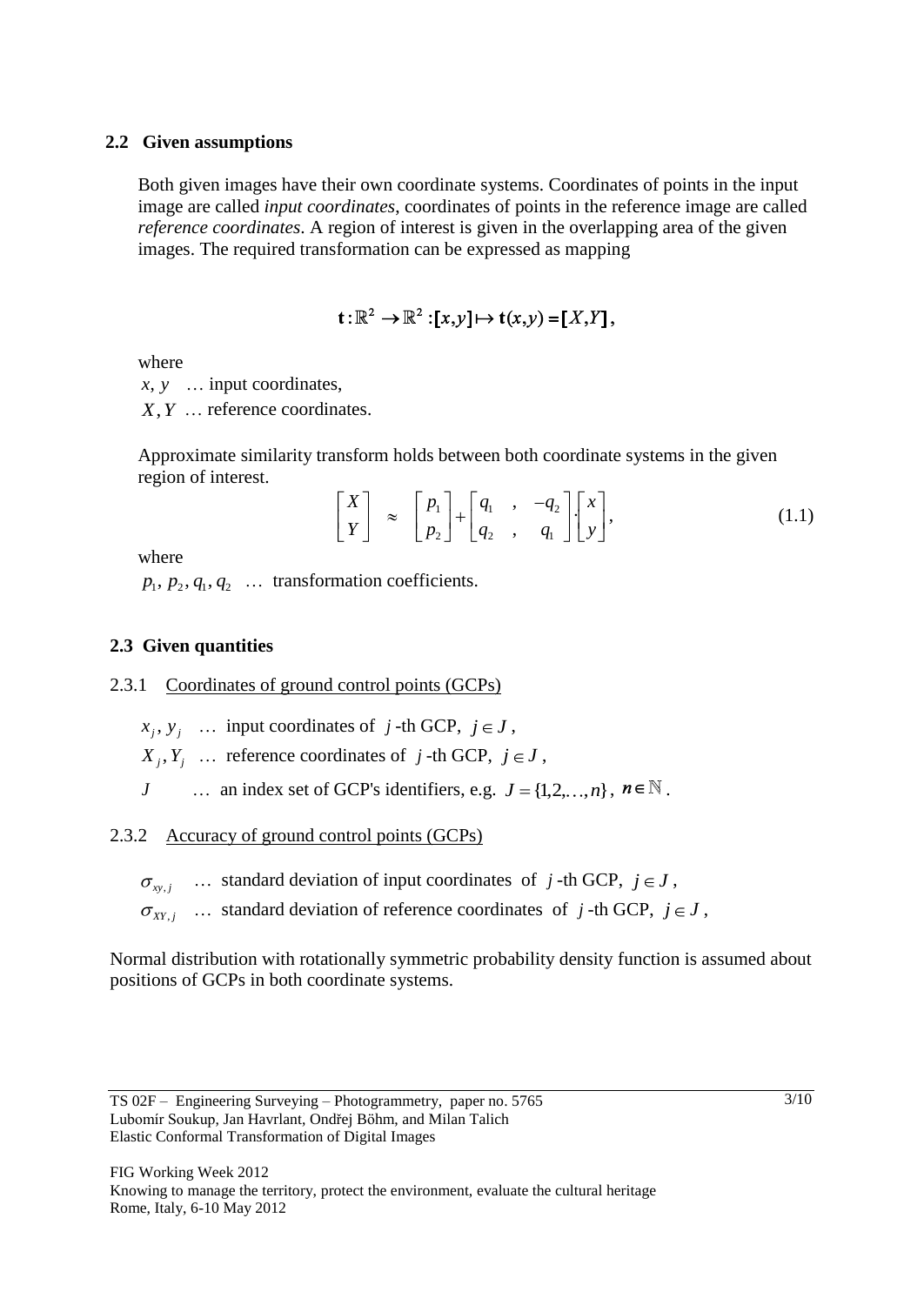#### **3. PROBLEM SOLUTION**

Two principal problems occur while appropriate transformation model is searched for. Firstly, suitable transformation model has to be chosen to express the basic relationship between input and reference coordinates of corresponding points. Such a basic transformation model should be chosen with respect to physical circumstances of capturing the given images, e.g. position of the camera, its inner construction or outer conditions of broadcast of electromagnetic waves. Some simple approximate transformation model is usually applied instead of a rigorous complicated one. Secondly, irregular deformations of the given images can negatively influence suitability of the chosen basic transformation model. Such deformations have to be embodied in the transformation model although they are unknown. They can be treated as a result of some random errors when sufficient number of control points is available. The both problems can be solved simultaneously by means of collocation method.

### **3.1 Collocation method**

Collocation method is well known among geodesists since the early 70's (see [3]), but its origin is much older. The method of collocation originates from the theory of stochastic processes and time series. Similar method was also introduced in 1951 by Dr. Krige and therefore it is called kriging, namely in geostatistics. It is almost equivalent to collocation.

The main principle of collocation is decomposition of the position of a common point in the reference coordinate system into two components: *trend* and *signal*. These two components corresponds to the two above mentioned principal problems. Thus *trend* means the basic transformation model that approximately describes the relationship between input and reference coordinate systems. *Signal* stands for the irregular deformations of the given images. The *signal* actually represents correction of the *trend* to obtain better coincidence of GCPs than the basic transformation model can offer. The *signal* is treated as random process.

The basic transformation model has to be similarity transform due to requirement (1.1). The similarity transform can be concisely formulated with the aid of complex representation of coordinate pairs *X* , *Y* , resp. *x* , *y* .

# $W = X + iY$ ,  $w = x + i y$ ,  $W, w \in \mathbb{C}$ ,

where **i** stands for imaginary unit,  $\mathbf{i} = \sqrt{-1}$ , and  $\mathbb{C}$  is set of the all complex numbers. Hence, similarity transform can be expressed as a simple equation:

$$
W = p + q w. \tag{1.2}
$$

Variables  $p, q \in \mathbb{C}$  are transformation parameters

- *p* ... translation of the both coordinate systems (complex number),
- *q* … scale and rotation (complex number).

TS 02F – Engineering Surveying – Photogrammetry, paper no. 5765 Lubomír Soukup, Jan Havrlant, Ondřej Böhm, and Milan Talich Elastic Conformal Transformation of Digital Images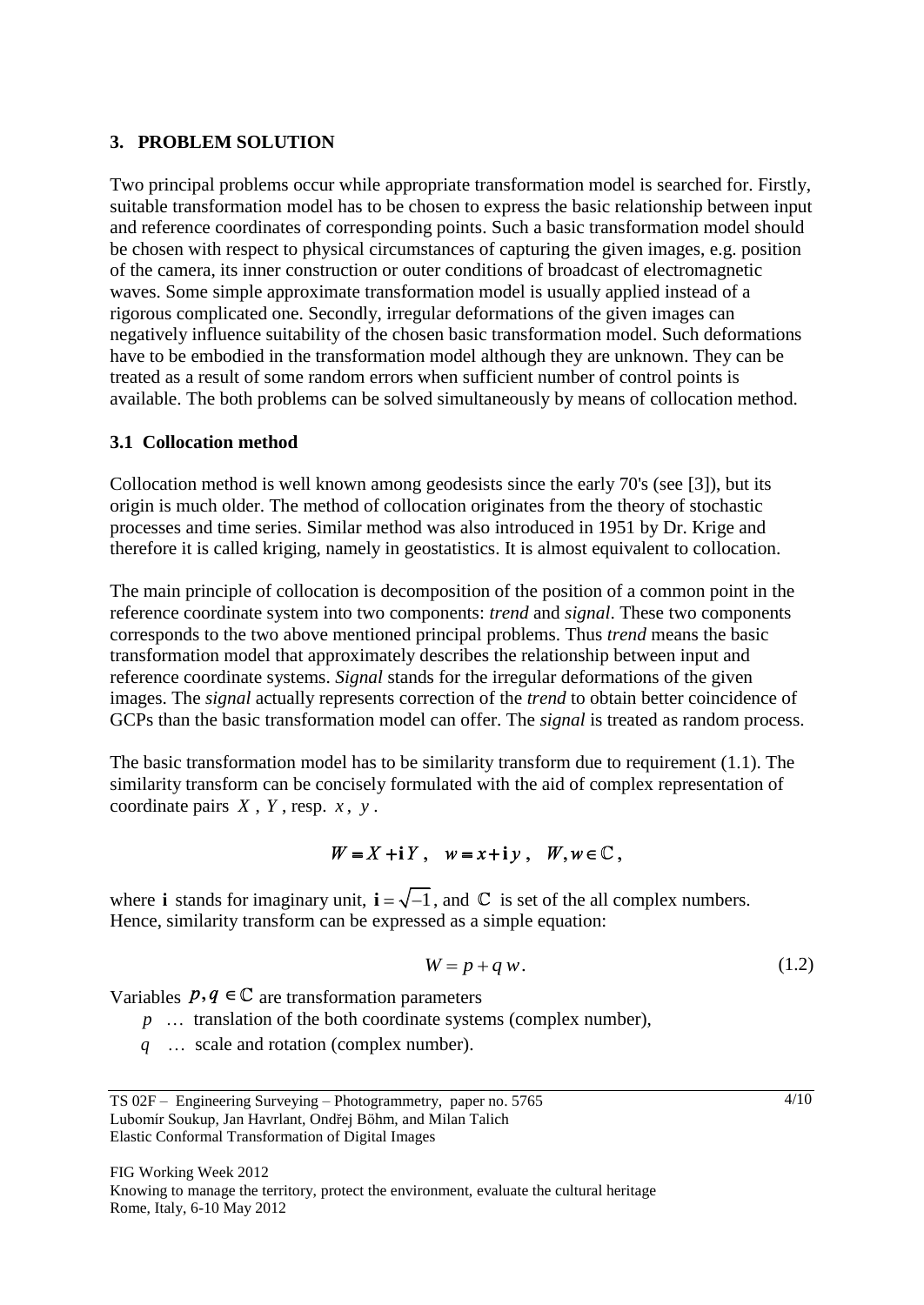To improve flexibility of equation (1.2), random correction of similarity transform, say  $\varphi(w)$ , has to be added.

$$
W + \varphi(w) = p + q w, \qquad (1.3)
$$

where

… *signal* - random correction (random complex function).

Equation (1.2) has to be fulfiled for the control points too. Hence

$$
W_j + \eta_j + \varphi(w_j) = p + q(w_j + \varepsilon_j), \quad j \in J, \tag{1.4}
$$

*j* … measurement error of input coordinates of *j* -th GCP (complex random variable),

 $\eta_i$  … measurement error of reference coordinates of *j* -th GCP (complex random variable),

 $\varphi(w)$  ... signal at a common point,

 $(w_j) \dots$  signal at the *j*-th GCP.

Equations (1.3), (1.4) for unknown parameters  $W$ ,  $p$ ,  $q$  constitute system of equations that has to be adjusted by method of collocation. These equations have to be linearized to separate the unknown parameters from measured quantities.

$$
\Delta p + \Delta q w + \Delta W = \varphi(w)
$$
  
\n
$$
\Delta p + \Delta q w_j + W_j^o - W_j = \eta_j - q^o \varepsilon_j + \varphi(w_j), \quad j \in J;
$$
\n(1.5)

where

$$
W = Wo + \Delta W
$$
  
\n
$$
p = po + \Delta p
$$
  
\n
$$
q = qo + \Delta q
$$
  
\n
$$
Wo = po + qo w
$$
  
\n
$$
Woj = po + qo wj, j \in J.
$$

Probability distribution of random vectors  $[\varepsilon_1, ..., \varepsilon_n]$ ,  $[\eta_1, ..., \eta_n]$ ,  $[\varphi(w), \varphi(w_1), ..., \varphi(w_n)]$  can be characterized by their covariance matrices  $C_0$ ,  $C_n$ ,  $C_a$ . If these covariance matrices are given in advance, unknown parameters  $\Delta W$ ,  $\Delta p$ ,  $\Delta q$  can be estimated by ordinary leastsquares method. Then, after omitting unknown parameters  $\Delta p$ ,  $\Delta q$ , the required coordinates

of a transformed point can be expressed as a complex number  $\hat{\mathbf{\mathcal{W}}}$ :

$$
\widehat{W} = W^o + \mathbf{c}_{\mathbf{w}} \cdot \mathbf{P} \cdot (\mathbf{W} - \mathbf{W}^o - \mathbf{A} \cdot \widehat{\Delta \mathbf{h}}) + \mathbf{a}_{\mathbf{w}} \cdot (\widehat{\Delta \mathbf{h}} + \mathbf{h}^o),
$$
\n(1.6)

 $\frac{5}{10}$ 

where

FIG Working Week 2012 Knowing to manage the territory, protect the environment, evaluate the cultural heritage Rome, Italy, 6-10 May 2012

TS 02F – Engineering Surveying – Photogrammetry, paper no. 5765 Lubomír Soukup, Jan Havrlant, Ondřej Böhm, and Milan Talich Elastic Conformal Transformation of Digital Images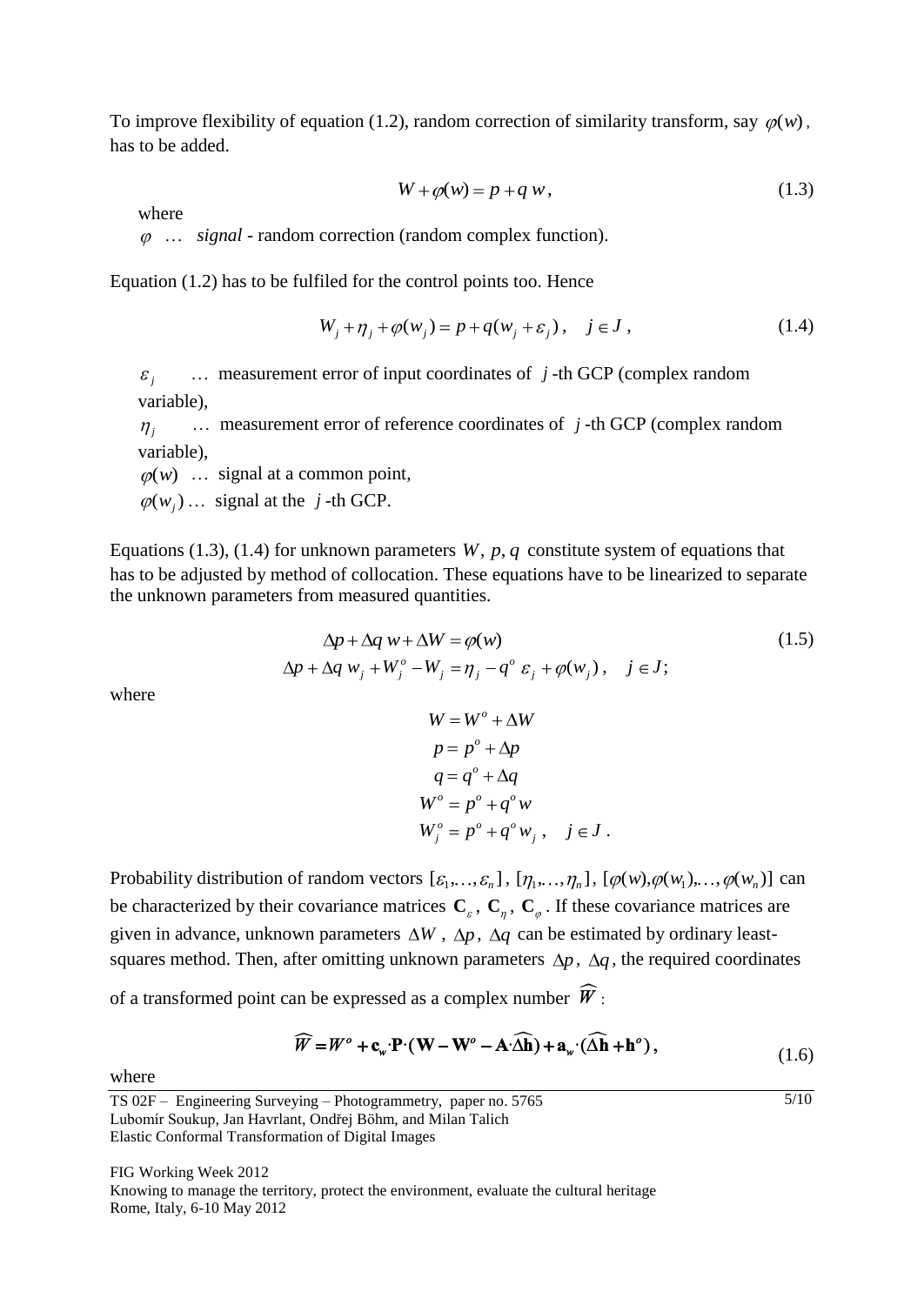${\bf c}_{w}$  ... first row of matrix  ${\bf C}_{\varphi}$  without the first element of the row,

- **P** ... weight matrix,  $P = (C_n + q^{\circ} q^{\circ} C_s + C_{\varphi}^{\circ})$ ,
- submatrix of  $\mathbf{C}_\rho$  after omitting first row and first column of  $\mathbf{C}_\rho$ ,
- **W** ... complex vector,  $\mathbf{W} = [W_1, W_2, \dots, W_n]^T$ ,
- $\mathbf{W}^o$  ... complex vector of approximate coordinates,  $\mathbf{W}^o = [W_1^o, W_2^o, ..., W_n^o]^T$ ,
- **A** ... design matrix,  $\mathbf{A} = [\mathbf{1}_n, \mathbf{w}]$ ,

$$
\mathbf{1}_n = \left[\underbrace{1,1,\ldots,1}_{n}\right]^T,
$$

**w** ... complex vector,  $\mathbf{w} = [w_1, w_2, \dots, w_n]^T$ ,

# $\widehat{\mathbf{A}}$ **h** =  $(\mathbf{A}^{\sharp} \mathbf{P} \mathbf{A})^{-1} \mathbf{A}^{\sharp} \mathbf{P} (\mathbf{W} - \mathbf{W}^{\circ})$

- complex conjugate of  $A^T$ ,  $A^T = A^T$ ,
- $\mathbf{a}_w$  ... similarity transform operator,  $\mathbf{a}_w = [1, w]$ ,
- $\mathbf{h}^{\circ}$  ... approximate coefficients of similarity transform,  $\mathbf{h}^{\circ} = [p^{\circ}, q^{\circ}]^{T}$ .

Real components  $\hat{X}$ ,  $\hat{Y}$  of complex number  $\hat{W}$  computed by (1.6) are the required reference coordinates of a transformed point. The resulting transformation model is as follows.

$$
\mathbf{t}(x, y) = [\widehat{X}, \widehat{Y}]. \tag{1.7}
$$

Transformation **t** is conform because formula (1.6) defines complex function of complex argument. Such a function (so called holomorphic function) has been proved to represent conformal mapping (see [4], theorem 8.2).

#### **3.2 Image registration**

Collocation method described in the previous section can be easily applied to registration of digital images. Transformation formula (1.6) can be evaluated for each pixel of the input image. This straightforward application brings problem with assignment of colors to pixels of the transformed image, since the transformed pixels create irregular grid. Therefore proper assignment of colors needs additional interpolation in the irregular grid, especially in case of significant nonlinear deformation of images. To avoid the interpolation, method of nearest neighbor can be applied instead. This method assigns to a pixel  $[X, Y]$  of the input image the color of pixel  $t^{-1}(X, Y)$  from the input image. It means that inverse mapping  $t^{-1}$  has to be computed to transform the input image. Inversion of complicated formula (1.6) need not be computed since much simpler way exists to obtain  $t^{-1}$ . It is more suitable to simply exchange input and reference coordinate systems and apply collocation method by the same manner as in the forward case.

TS 02F – Engineering Surveying – Photogrammetry, paper no. 5765 Lubomír Soukup, Jan Havrlant, Ondřej Böhm, and Milan Talich Elastic Conformal Transformation of Digital Images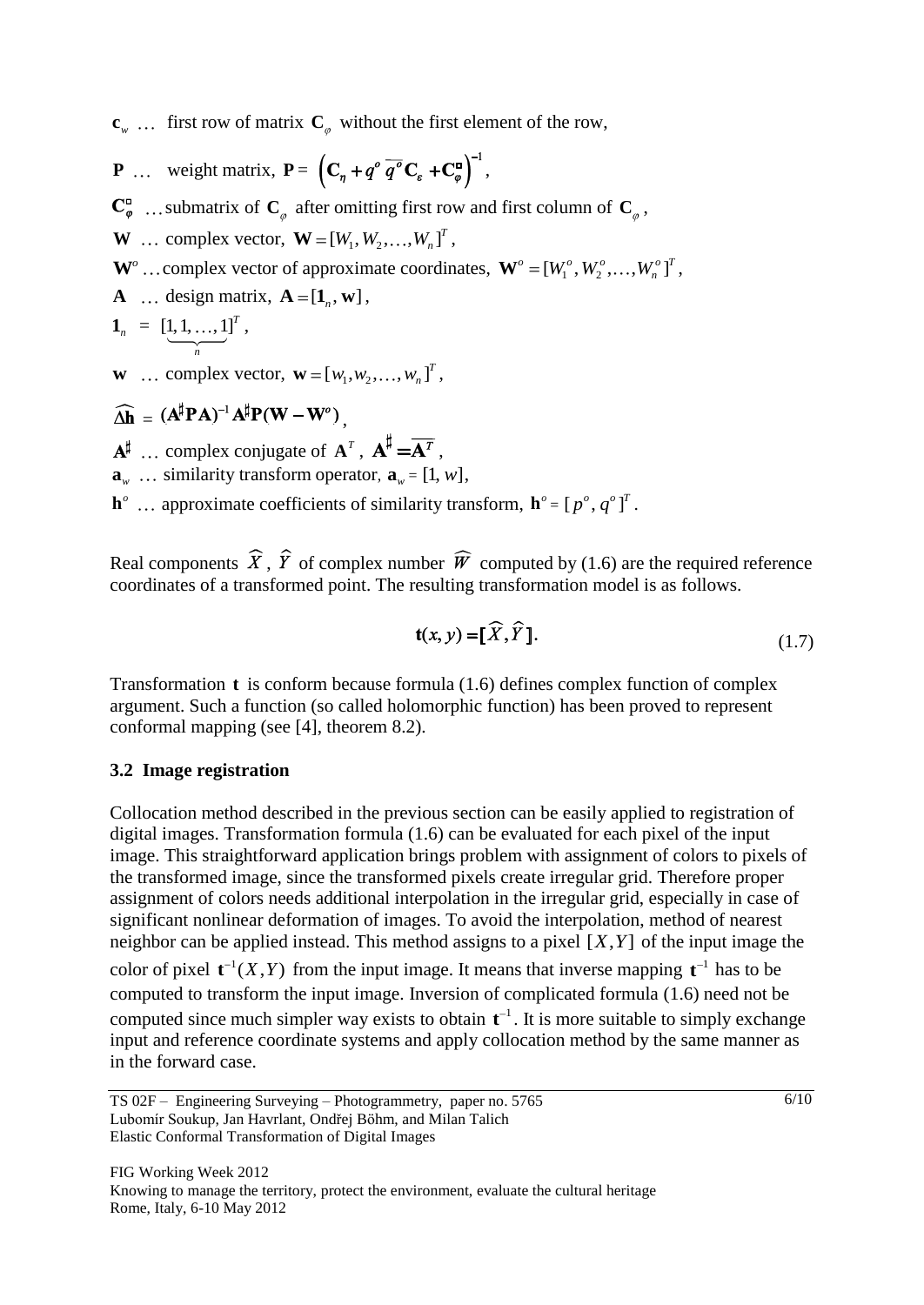## **3.3 Precision of the registration**

Positional precision of the registration is characterized by standard deviation  $\sigma_{XY}(X, Y)$ which can be computed for any point  $[X, Y]$  in the reference image.

$$
\sigma_{XY}(X,Y) = \sqrt{\sigma^2 - \mathbf{c}_{w} \mathbf{P} \mathbf{c}_{w}^T + (\mathbf{a}_{w} - \mathbf{c}_{w} \mathbf{P} \mathbf{A})(\mathbf{A}^{\sharp} \mathbf{P} \mathbf{A})^{-1} (\mathbf{a}_{w} - \mathbf{c}_{w} \mathbf{P} \mathbf{A})^{\sharp}}.
$$
\n(1.8)

Standard deviation  $\sigma_{XY}(X, Y)$  depends on two statistical parameters. These parameters control fitting degree of GCPs. The both parameters influence covariance matrix  $C_{\alpha}$  through covariance function. One of the parameters,  $\sigma$ , characterizes probability distribution of difference between transformation **t** and similarity transformation. This probability distribution is assumed to be normal with variance  $\sigma^2$ . Optimal values of the statistical parameters can be optionally entered by the user or estimated by Bayesian approach.

To evaluate formula  $(1.8)$  for some given point  $[X, Y]$  in the reference image, corresponding input coordinates  $[x, y]$  have to be computed first.

$$
[x, y] = \mathbf{t}^{-1}(X, Y),
$$
  

$$
w = x + \mathbf{i} y.
$$

Computation of inverse transformation  $t^{-1}$  is described in section 3.2. After the inverse transformation and after setting up an optimal value of parameter  $\sigma$ , formula (1.8) can be evaluated.

# **3.4 Software implementation**

The proposed method of image registration was implemented as a web application by means of up-to-date software standards of Internet technology. The main procedure which evaluates formulae (1.7) and (1.8) is written in C++. Special library for complex arithmetics was used to code formulae (1.7) and (1.8) easily. Other server-side modules were programmed in Python language with the aid of web framework Django. Client-side software is based on HTML and SVG standards, JavaScript support is utilized as well.

The user can load his own images into the web application or use Web Map Services (WMS). Precision of the registration can be shown globally by isolines of function  $\sigma_{XY}$  or locally by a circle of radius  $\sigma_{XY}(X, Y)$  at point where the user has clicked by his mouse.

TS 02F – Engineering Surveying – Photogrammetry, paper no. 5765 Lubomír Soukup, Jan Havrlant, Ondřej Böhm, and Milan Talich Elastic Conformal Transformation of Digital Images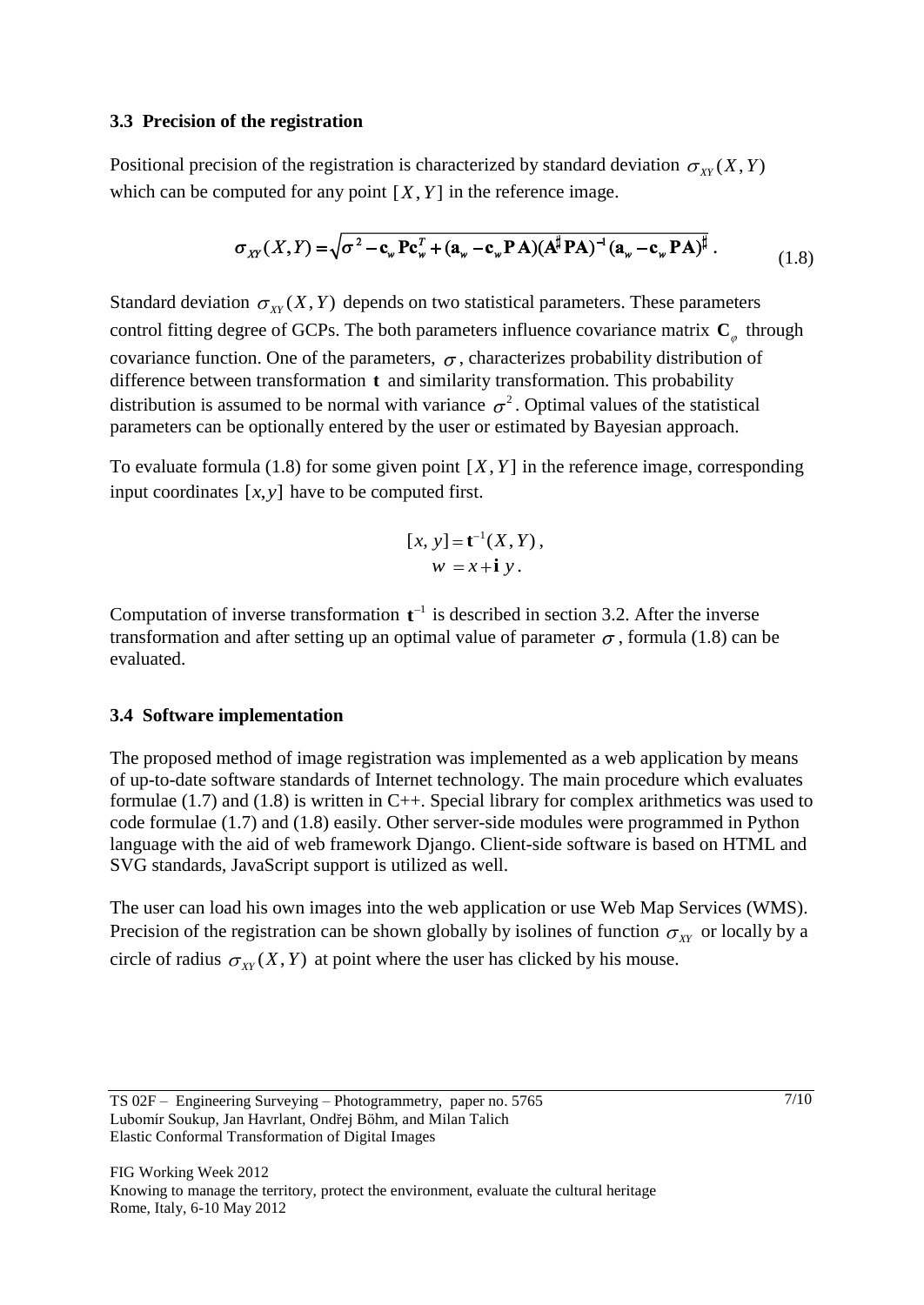

**Figure 1: Registration of cadastral map into orthophoto**

Typical use of the web application is shown on Figure 1. The white rectangle is part of cadastral map that is registered into orthophoto. GCPs are marked by red points, the blue curves are isolines of same positional accuracy.

The application is freely available at http://www.vugtk.cz/igc/apps/transformation/ for any Internet user. The user has to register at http://www.vugtk.cz/~deformace/pgm/registration/index.php.

# **4. CONCLUSION**

The proposed registration method has several advanced features that make it unique among other existing methods, namely:

1. Positional precision of any transformed pixel in the registered image can be estimated without need of ground truth.

2. Transformation between images is conformal (preserves angles).

 $8/10$ 

FIG Working Week 2012 Knowing to manage the territory, protect the environment, evaluate the cultural heritage Rome, Italy, 6-10 May 2012

TS 02F – Engineering Surveying – Photogrammetry, paper no. 5765 Lubomír Soukup, Jan Havrlant, Ondřej Böhm, and Milan Talich Elastic Conformal Transformation of Digital Images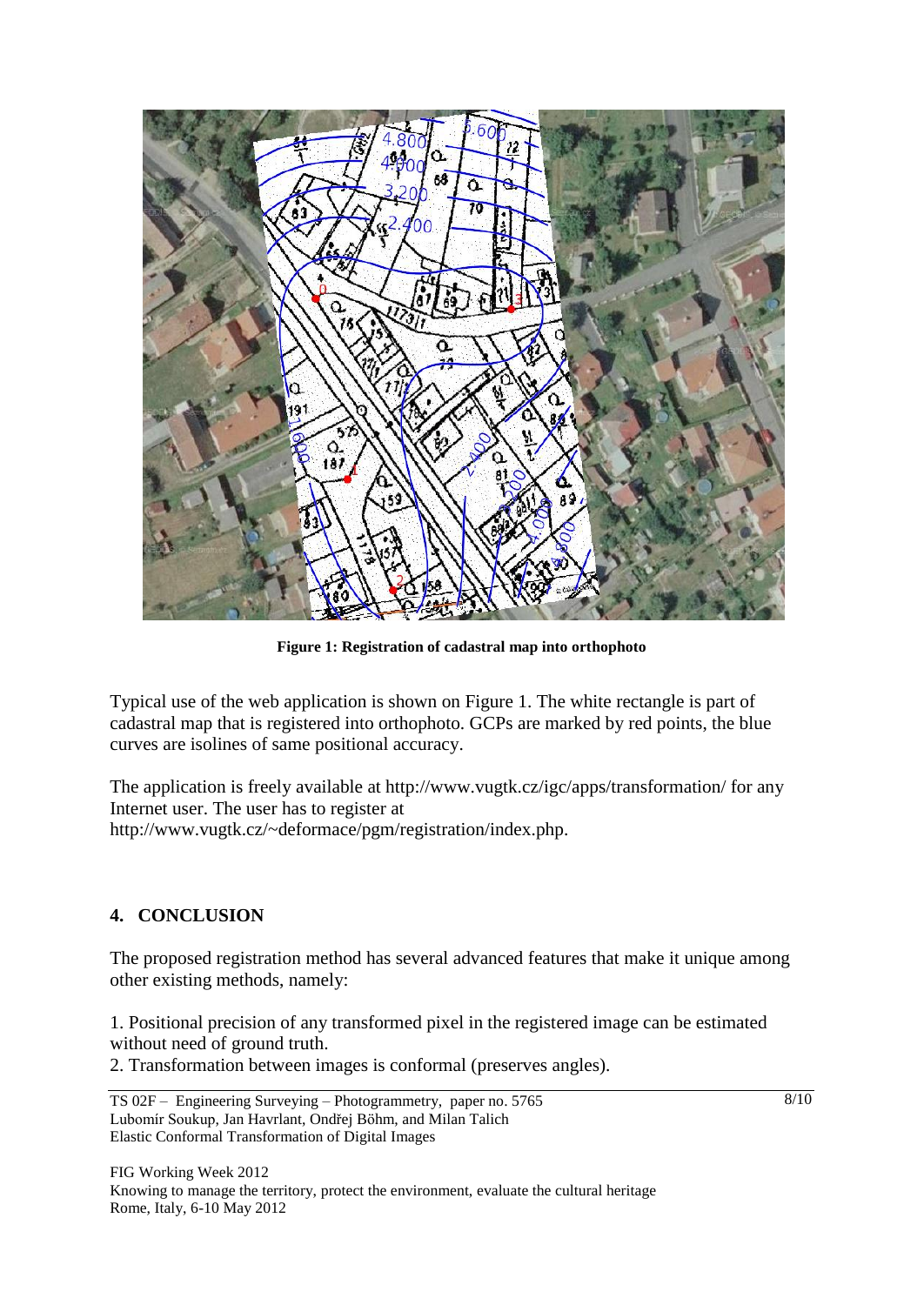3. All the tunable parameters of the transformation model have real interpretation: geometrical or statistical.

4. Positional biases at GCPs are optimally spread out in the area of interest to avoid overfitting. (Immoderate distortion of input image caused by forced fit of GCPs is restrained.) 5. Smoothness of the transformation is robust to configuration of GCPs. (Non-uniform distribution of GCPs in the area of interest does not matter.)

The proposed method of image registration was implemented as a web application which is freely available at http://www.vugtk.cz/igc/apps/transformation/ for any Internet user.

# **REFERENCES**

[1] Karl-Rudolf Koch. Bayesian Inference with Geodetic Applications, volume 31 of Lecture Notes in Earth Sciences. Springer-Verlag, 1990.

[2] E. J. Krakiwski and Z. F. Biacs.

Least squares collocation and statistical testing. Bulletin Geodesique, 64(1):73 - 87, 1990.

[3] Moritz H. Least-squares collocation. Technical Report A 75, DGK, 1973.

[4] H. A. Priestley. Introduction to Complex Analysis. Oxford University Press, 2003.

[5] Barbara Zitová and Jan Flusser. Image registration methods: a survey. Image and Vision Computing, 21(11):977-1000, 2003.

# **BIOGRAPHICAL NOTES**

Lubomír Soukup (\*1963) was graduated from the Czech Technical University in Prague, Faculty of Civil Engineering, Department of Geodesy and Cartography, specialization Remote sensing. Nowadays he works on application of probability theory and mathematical statistics in geodetic measurements and image processing.

Jan Havrlant (\*1978) was graduated from the Czech Technical University (ČVUT) in Prague, Faculty of Civil Engineering, Department of Geodesy and Cartography. Nowadays he works on deformation analysis, 3D modeling and implementation of web applications.

Ondřej Böhm (\*1979) was graduated from the Czech Technical University in Prague, Faculty of Civil Engineering, Department of Geodesy and Cartography, specialization Remote sensing. Nowadays he works on processing of image data, creation of web applications and studies of using InSAR data for deformations.

TS 02F – Engineering Surveying – Photogrammetry, paper no. 5765 Lubomír Soukup, Jan Havrlant, Ondřej Böhm, and Milan Talich Elastic Conformal Transformation of Digital Images